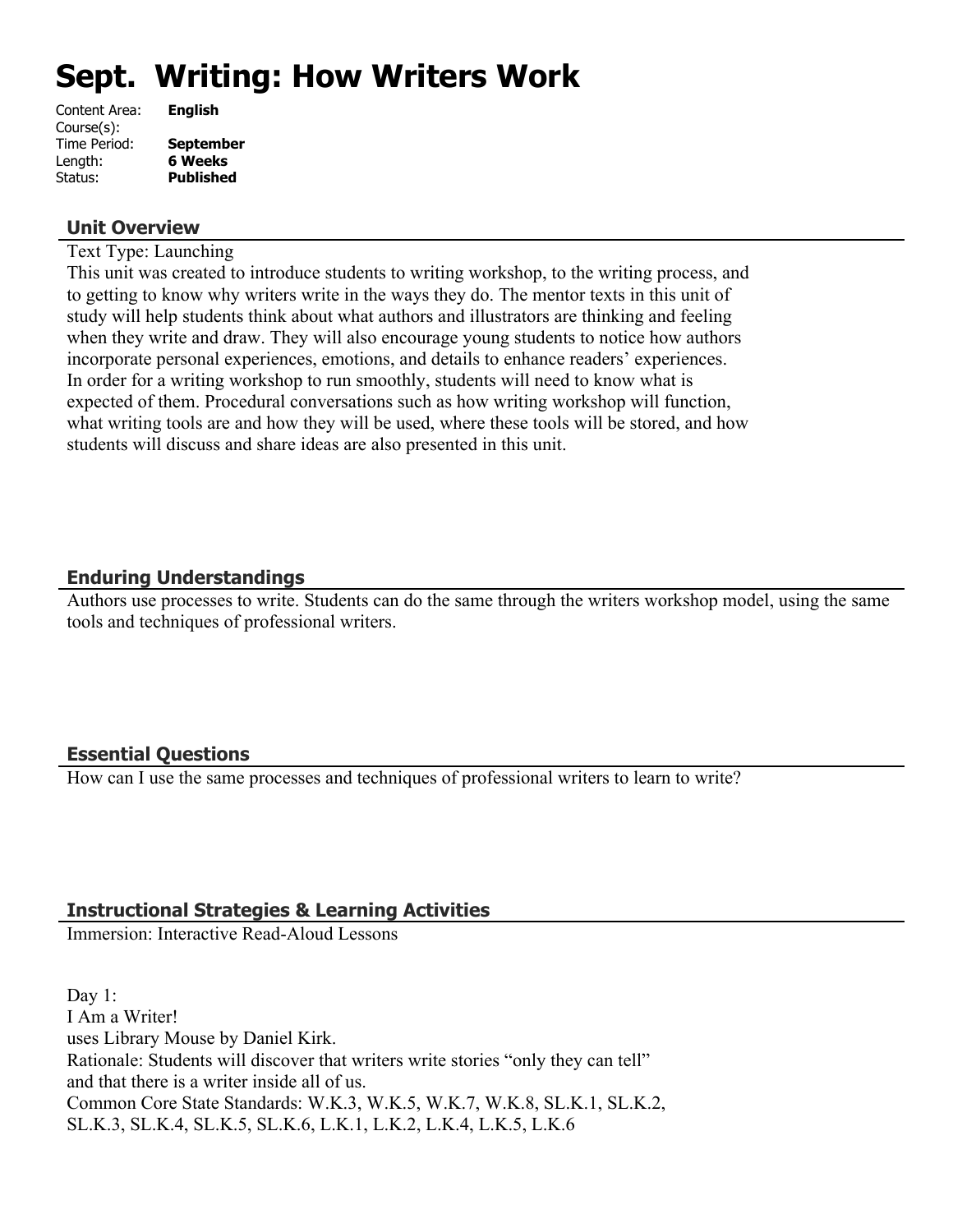Day 2: Writers Share Information uses To Be a Kid by Maya Ajmera and John Ivanko. Rationale: Students will learn how writers ask questions to learn more about their topics and tell about the things they know and learn. Common Core State Standards: W.K.1, W.K.2, W.K.5, W.K.7, W.K.8, SL.K.1, SL.K.2, SL.K.3, SL.K.4, SL.K.5, SL.K.6, L.K.1, L.K.2, L.K.4, L.K.5, L.K.6

Day 3: Making Connections uses Taking a Bath with the Dog by Scott Menchin. Rationale: Students will learn that writers often show how small things can turn into big emotions and how this engages and helps them connect with their readers. Common Core State Standards: W.K.2, W.K.3, W.K.5, W.K.7, W.K.8, SL.K.1, SL.K.2, SL.K.3, SL.K.4, SL.K.5, SL.K.6, L.K.1, L.K.2, L.K.4, L.K.5, L.K.6

Day 4:

Writers Are Storytellers

uses This Quiet Lady by Charlotte Zolotow.

Rationale: Students will discover that writers celebrate their life experiences through the stories they tell.

Common Core State Standards: W.K.3, W.K.5, W.K.7, W.K.8, SL.K.1, SL.K.2, SL.K.3, SL.K.4, SL.K.5, SL.K.6, L.K.1, L.K.2, L.K.4, L.K.5, L.K.6

Day 5: Picture Writer uses The Art Lesson by Tomie dePaola. Rationale: Students will learn how illustrators, like Tomie dePaola, tell stories with detailed pictures. Common Core State Standards: W.K.1, W.K.2, W.K.3, W.K.5, W.K.7, W.K.8, SL.K.1, SL.K.2, SL.K.3, SL.K.4, SL.K.5, SL.K.6, L.K.1, L.K.2, L.K.4, L.K.5, L.K.6

Mini-Lessons

Generating Ideas I: Write What You Know

uses Library Mouse by Daniel Kirk.

Rationale: Writers think about what they know and want to share with their readers before they begin writing or

drawing. Students will think and talk about what they know to generate writing and drawing ideas. Common Core State Standards: W.K.2, W.K.3, W.K.5, W.K.8, SL.K.1, SL.K.2, SL.K.3, SL.K.4, SL.K.5, SL.K.6, L.K.1, L.K.2, L.K.6

Generating Ideas II: Writers Remember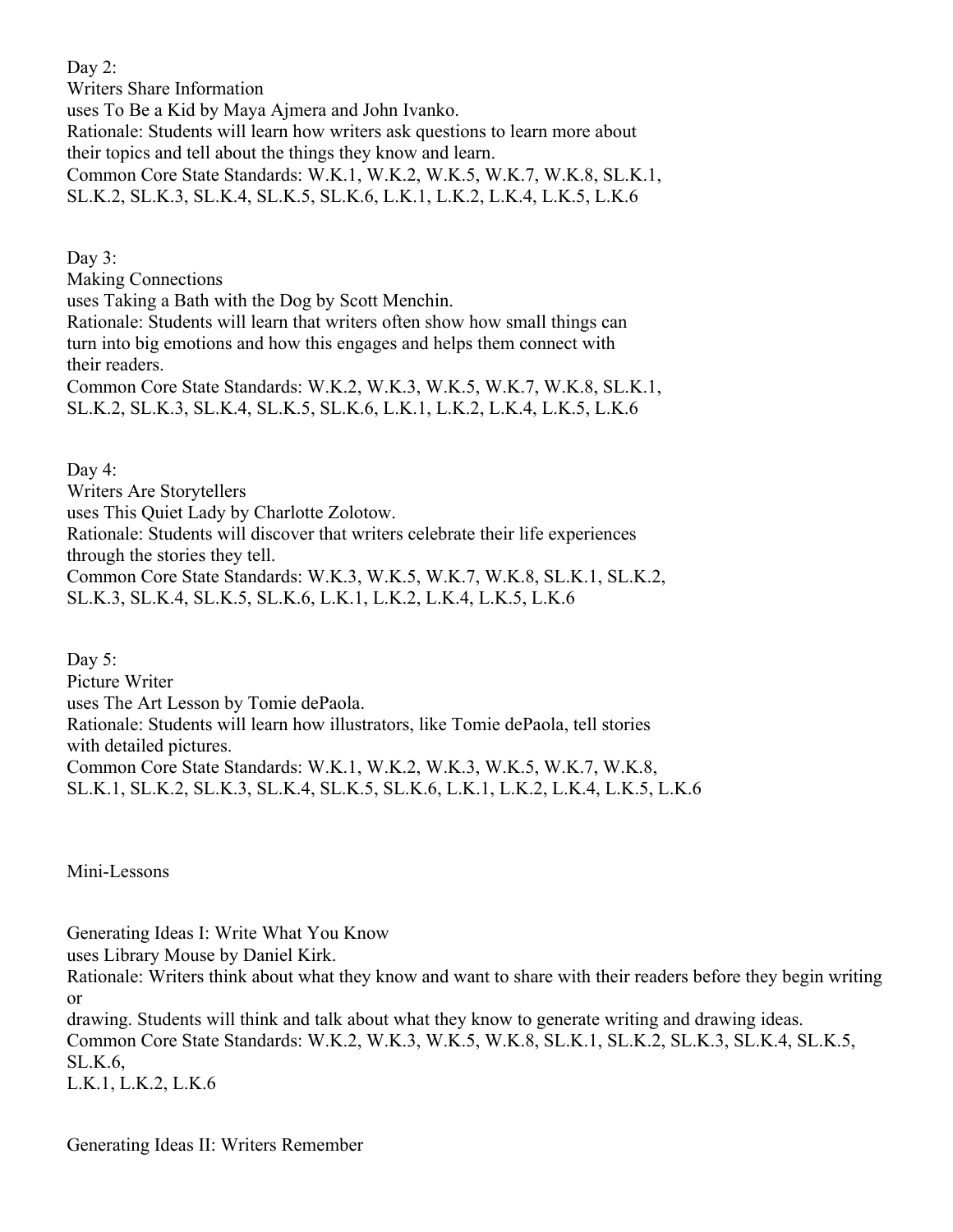uses This Quiet Lady by Charlotte Zolotow.

Rationale: Writers often write about special moments they don't want to forget. Students will think about their own

special memories as a source of inspiration.

Common Core State Standards: W.K.3, W.K.5, W.K.8, SL.K.1, SL.K.2, SL.K.3, SL.K.4, SL.K.5, SL.K.6, L.K.1,

L.K.2, L.K.6

Generating Ideas III: Your Favorite Thing to Do

uses The Art Lesson by Tomie dePaola.

Rationale: Writers are often inspired by their passions. Students will discuss what they love to do and the stories

they can tell about them.

Common Core State Standards: W.K.1, W.K.3, W.K.5, W.K.8, SL.K.1, SL.K.2, SL.K.3, SL.K.4, SL.K.5, SL.K.6,

L.K.1, L.K.2, L.K.6

Selecting: Which Idea Do I Want to Publish?

uses all mentor texts from the unit.

Rationale: Writers have ways of deciding which ideas to publish. Students will reflect on and reread their work to

decide which idea they want to stick with and publish.

Common Core State Standards: W.K.5, W.K.8, SL.K.1, SL.K.2, SL.K.3, SL.K.4, SL.K.6, L.K.1, L.K.2, L.K.6

Drafting: Let's Look and See

uses The Art Lesson by Tomie dePaola and students' selections from their Writing Folders.

Rationale: Writers reread their work to decide what they need to change or add to their drawings so readers will

understand their stories. Students will go back to their drafts and reread what they have done so far to see what changes they would like to make.

Common Core State Standards: W.K.2, W.K.3, W.K.5, W.K.8, SL.K.1, SL.K.2, SL.K.3, SL.K.4, SL.K.5, SL.K.6,

L.K.1, L.K.2, L.K.6

Revising: Am I Done Yet?

uses Library Mouse by Daniel Kirk and students' drafts.

Rationale: Writers have their audiences in mind when revising their pieces. Students will share their stories with

partners in order to determine if they need to add more or take away something in order for their stories to make

sense.

Common Core State Standards: W.K.2, W.K.3, W.K.5, W.K.8, SL.K.1, SL.K.2, SL.K.3, SL.K.4, SL.K.5, SL.K.6,

L.K.1, L.K.2, L.K.6

Editing: Uppercase and Lowercase Letters

uses Taking a Bath with the Dog by Scott Menchin and students' drafts.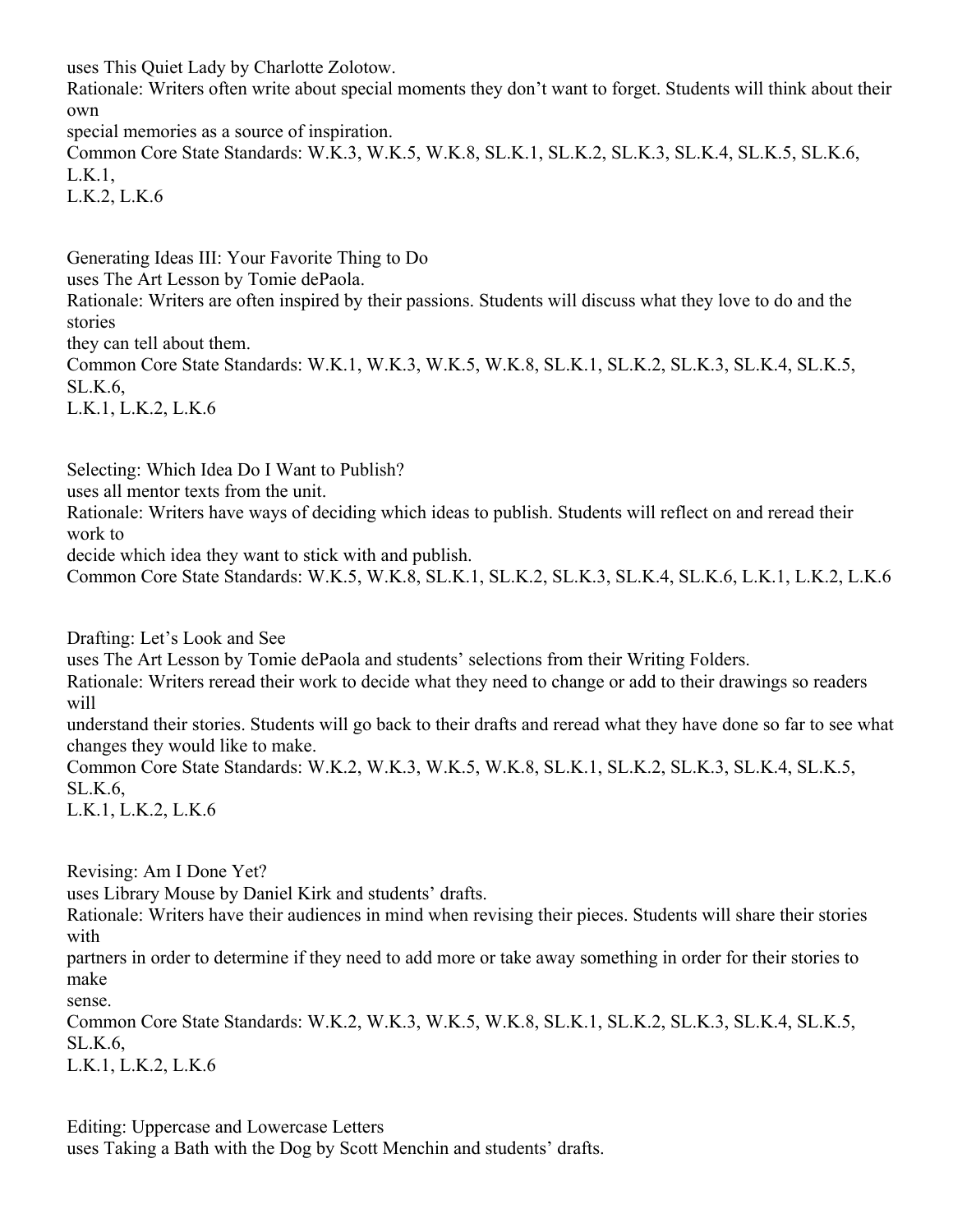Rationale: Writers use the conventions of standard English capitalization to make their writing easy to read and

understand. Students will begin to learn about the editing process as they check their writing for correct uppercase

and lowercase letters.

Common Core State Standards: W.K.5, W.K.8, SL.K.1, SL.K.2, SL.K.3, SL.K.6, L.K.1, L.K.2, L.K.6

Publishing: What Is Included on a Cover? uses all mentor texts from the unit. Rationale: Writers consider how their final pieces will look in order to make them attractive to readers. Students will create covers for their writing to make their pieces more inviting. Common Core State Standards: W.K.2, W.K.5, W.K.6, W.K.8, SL.K.1, SL.K.2, SL.K.3, SL.K.4, SL.K.5, SL.K.6, L.K.1, L.K.2, L.K.6

# **Integration of career readiness, life literacies and key skills**

Students learn about how professional writers work.

| TECH.9.4.2.DC.4  | Compare information that should be kept private to information that might be made<br>public.                                                                                                   |
|------------------|------------------------------------------------------------------------------------------------------------------------------------------------------------------------------------------------|
|                  | Individuals from different cultures may have different points of view and experiences.                                                                                                         |
| TECH.9.4.2.GCA.1 | Articulate the role of culture in everyday life by describing one's own culture and<br>comparing it to the cultures of other individuals (e.g., 1.5.2.C2a, 7.1.NL.IPERS.5,<br>7.1.NL.IPERS.6). |
| WRK.9.1.2.CAP.3  | Define entrepreneurship and social entrepreneurship.                                                                                                                                           |
|                  | Critical thinkers must first identify a problem then develop a plan to address it to<br>effectively solve the problem.                                                                         |
| TECH.9.4.2.DC.2  | Explain the importance of respecting digital content of others.                                                                                                                                |
| TECH.9.4.2.DC.6  | Identify respectful and responsible ways to communicate in digital environments.                                                                                                               |
|                  | Income is received from work in different ways including regular payments, tips,<br>commissions, and benefits.                                                                                 |
| TECH.9.4.2.DC.3  | Explain how to be safe online and follow safe practices when using the internet (e.g.,<br>8.1.2.NI.3, 8.1.2.NI.4).                                                                             |
| TECH.9.4.2.Cl.1  | Demonstrate openness to new ideas and perspectives (e.g., 1.1.2.CR1a, 2.1.2.EH.1,<br>6.1.2. Civics CM. 2).                                                                                     |
|                  | Brainstorming can create new, innovative ideas.                                                                                                                                                |
| TECH.9.4.2.DC.1  | Explain differences between ownership and sharing of information.                                                                                                                              |
|                  | Individuals should practice safe behaviors when using the Internet.                                                                                                                            |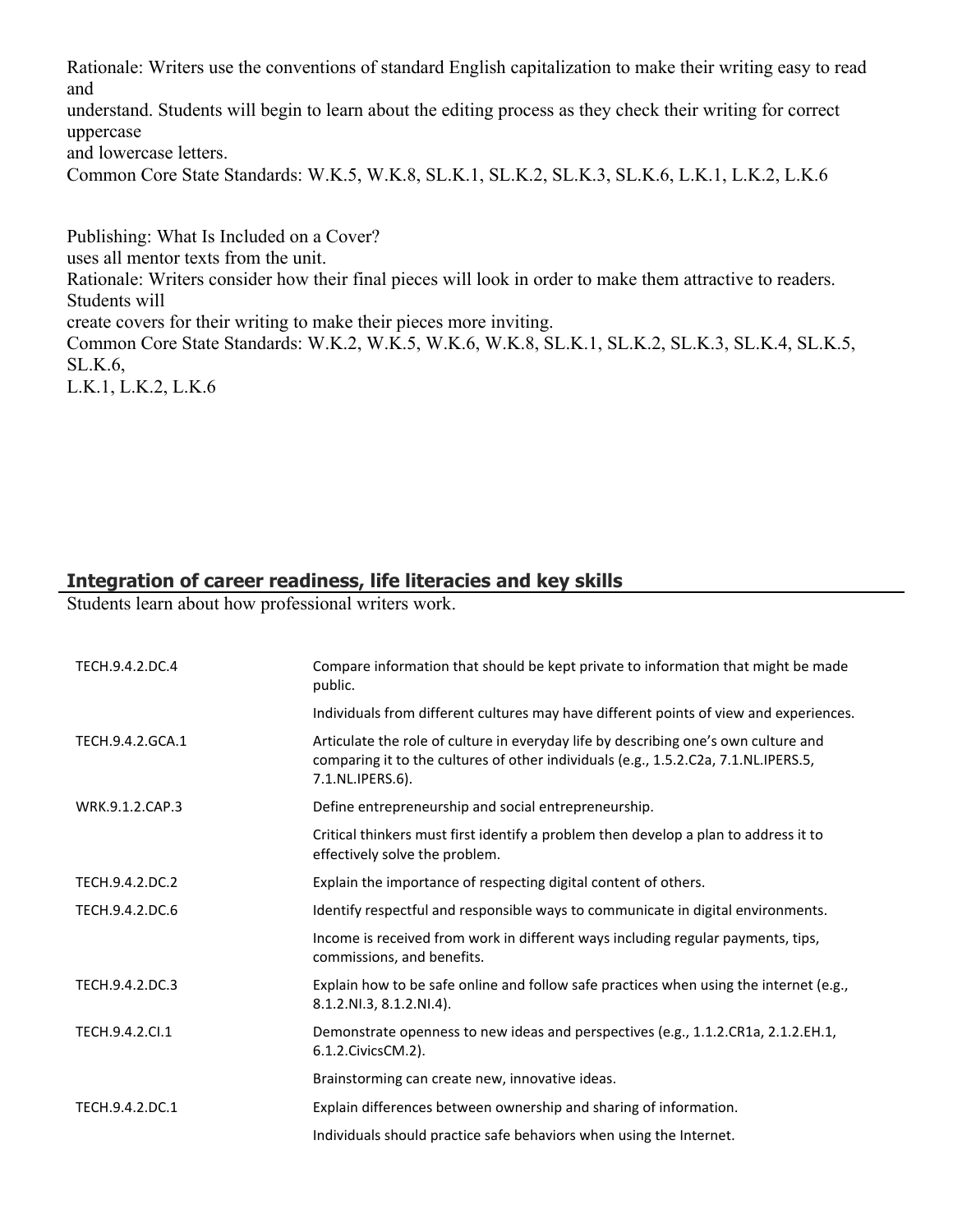| TECH.9.4.2.CT.2 | Identify possible approaches and resources to execute a plan (e.g., 1.2.2.CR1b, 8.2.2.ED.3). |
|-----------------|----------------------------------------------------------------------------------------------|
| TECH.9.4.2.CI.2 | Demonstrate originality and inventiveness in work (e.g., 1.3A.2CR1a).                        |
| WRK.9.1.2.CAP.4 | List the potential rewards and risks to starting a business.                                 |
| WRK.9.2.2.CAP.1 | Make a list of different types of jobs and describe the skills associated with each job.     |
| TECH.9.4.2.CT.3 | Use a variety of types of thinking to solve problems (e.g., inductive, deductive).           |
| WRK.9.1.2.CAP.2 | Explain why employers are willing to pay individuals to work.                                |
|                 | Different types of jobs require different knowledge and skills.                              |

# **Technology and Design Integration**

| Utilize programs on the IPad.                            |                                                                                                                                                                              |
|----------------------------------------------------------|------------------------------------------------------------------------------------------------------------------------------------------------------------------------------|
| Watch and interact with letter sound videos.             |                                                                                                                                                                              |
| Observe and engage with SchoolTube videos.               |                                                                                                                                                                              |
| Use of books on tape and listening center.               |                                                                                                                                                                              |
| Use of Shutterfly Share Site.                            |                                                                                                                                                                              |
| Creation and publication of class created books.         |                                                                                                                                                                              |
| Incorporating BrainPop and BrainPopJr themes and lessons |                                                                                                                                                                              |
|                                                          |                                                                                                                                                                              |
| CS.K-2.8.1.2.CS.3                                        | Describe basic hardware and software problems using accurate terminology.                                                                                                    |
| CS.K-2.8.1.2.CS.2                                        | Explain the functions of common software and hardware components of computing<br>systems.                                                                                    |
|                                                          | A computing system is composed of software and hardware.                                                                                                                     |
| CS.K-2.8.1.2.CS.1                                        | Select and operate computing devices that perform a variety of tasks accurately and<br>quickly based on user needs and preferences.                                          |
|                                                          | Individuals use computing devices to perform a variety of tasks accurately and quickly.<br>Computing devices interpret and follow the instructions they are given literally. |

Describing a problem is the first step toward finding a solution when computing systems do not work as expected.

#### **Interdisciplinary Connections**

Connections to science, social studies and math may be made within the texts and student choices for writing.

| SOC.6.1.2. Civics CM.3 | Explain how diversity, tolerance, fairness, and respect for others can contribute to<br>individuals feeling accepted.                                              |
|------------------------|--------------------------------------------------------------------------------------------------------------------------------------------------------------------|
| SOC.6.1.2. Civics PD.2 | Establish a process for how individuals can effectively work together to make decisions.                                                                           |
| SOC.6.1.2. EconET.1    | Explain the difference between needs and wants.                                                                                                                    |
| SOC.6.1.2. Civics PD.1 | Engage in discussions effectively by asking questions, considering facts, listening to the<br>ideas of others, and sharing opinions.                               |
| SOC.6.1.2. Civics PR.4 | Explain why teachers, local community leaders, and other adults have a responsibility to<br>make rules that fair, consistent, and respectful of individual rights. |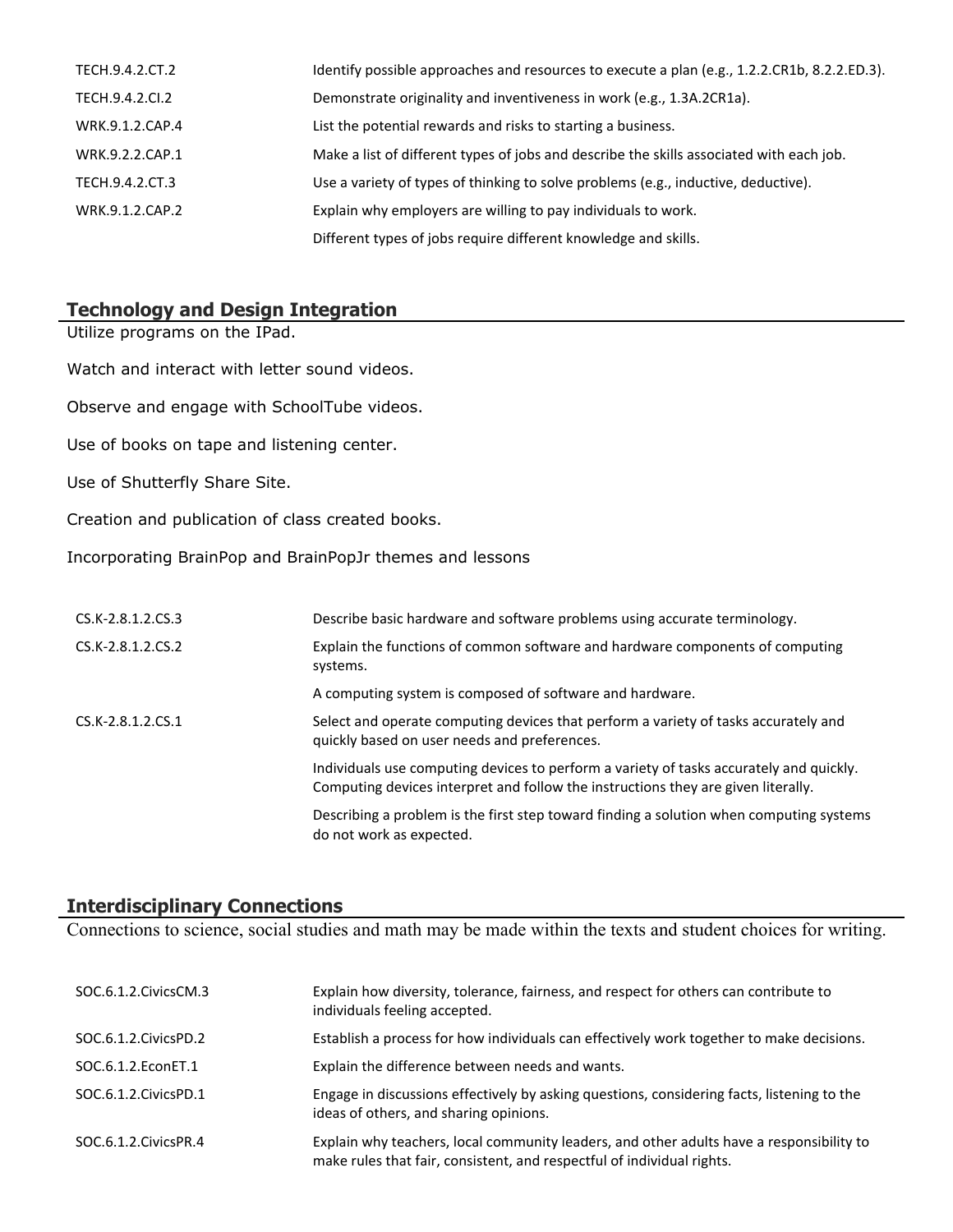# **Differentiation**

- Understand that gifted students, just like all students, come to school to learn and be challenged.
- Pre-assess your students. Find out their areas of strength as well as those areas you may need to address before students move on.
- Consider grouping gifted students together for at least part of the school day.
- Plan for differentiation. Consider pre-assessments, extension activities, and compacting the curriculum.
- Use phrases like "You've shown you don't need more practice" or "You need more practice" instead of words like "qualify" or "eligible" when referring to extension work.
- Encourage high-ability students to take on challenges. Because they're often used to getting good grades, gifted students may be risk averse.
- **Definitions of Differentiation Components**:
	- o Content the specific information that is to be taught in the lesson/unit/course of instruction.
	- o Process how the student will acquire the content information.
	- o Product how the student will demonstrate understanding of the content.
	- o Learning Environment the environment where learning is taking place including physical location and/or student grouping

#### **Differentiation occurring in this unit:**

Students will receive support according to their individual needs throughout the writing process.

Intervention services.

#### **Modifications & Accommodations**

Refer to QSAC EXCEL SMALL SPED ACCOMMOCATIONS spreadsheet in this discipline.

#### **Modifications and Accommodations used in this unit:**

Accommodations will follow IEP's or address individual needs.

#### **Benchmark Assessments**

**Benchmark Assessments** are given periodically (e.g., at the end of every quarter or as frequently as once per month) throughout a school year to establish baseline achievement data and measure progress toward a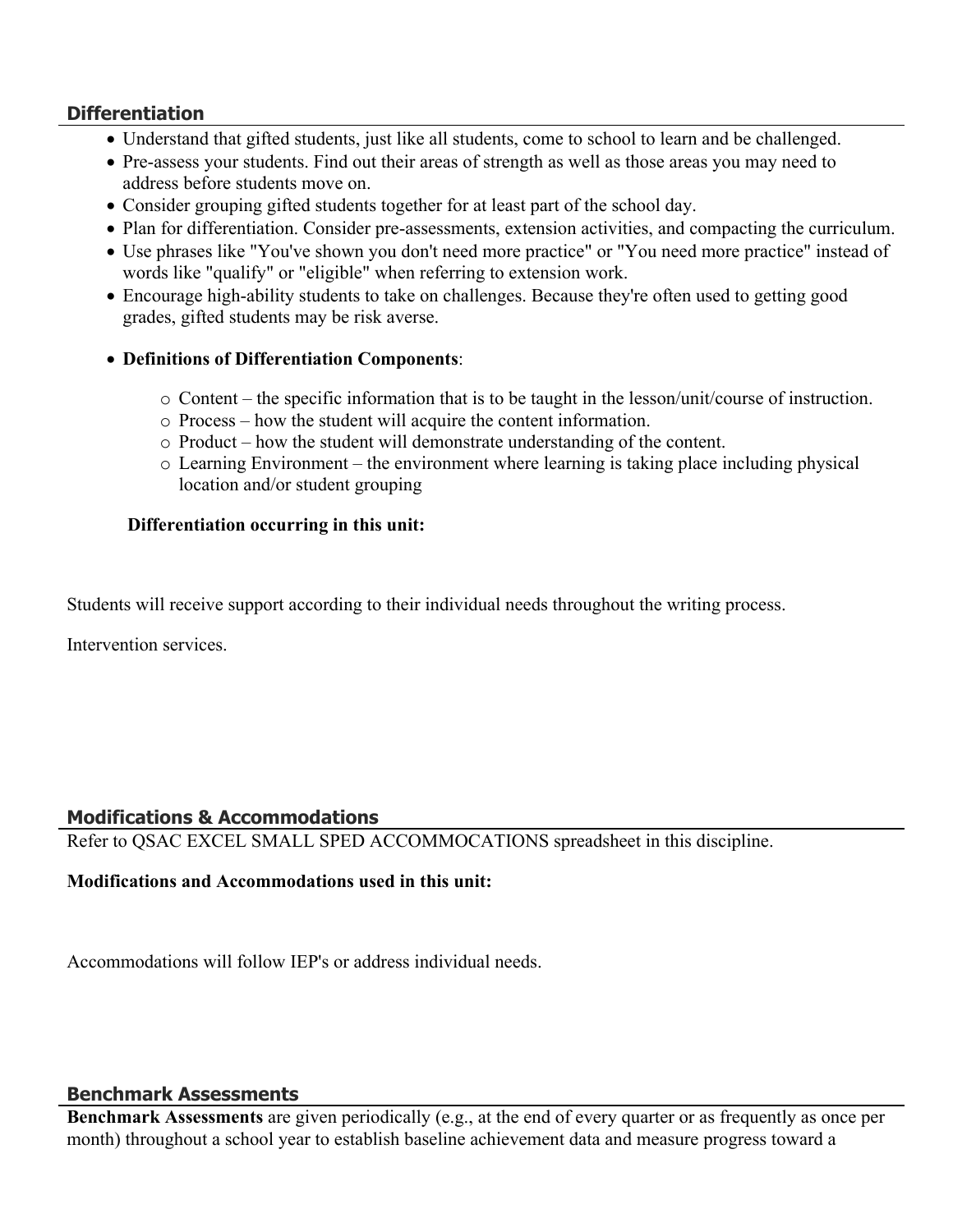standard or set of academic standards and goals.

# **Schoolwide Benchmark assessments:**

Aimsweb benchmarks 3X a year

Linkit Benchmarks 3X a year

DRA

**Additional Benchmarks used in this unit:**

# **Formative Assessments**

Assessment allows both instructor and student to monitor progress towards achieving learning objectives, and can be approached in a variety of ways. **Formative assessment** refers to tools that identify misconceptions, struggles, and learning gaps along the way and assess how to close those gaps. It includes effective tools for helping to shape learning, and can even bolster students' abilities to take ownership of their learning when they understand that the goal is to improve learning, not apply final marks (Trumbull and Lash, 2013). It can include students assessing themselves, peers, or even the instructor, through writing, quizzes, conversation, and more. In short, formative assessment occurs throughout a class or course, and seeks to improve student achievement of learning objectives through approaches that can support specific student needs (Theal and Franklin, 2010, p. 151).

#### **Formative Assessments used in this unit:**

**Observation** 

Teacher conferences

Daily discussion

Writing pieces

#### **Summative Assessments**

**Summative assessments** evaluate student learning, knowledge, proficiency, or success at the conclusion of an instructional period, like a unit, course, or program. Summative assessments are almost always formally graded and often heavily weighted (though they do not need to be). Summative assessment can be used to great effect in conjunction and alignment with formative assessment, and instructors can consider a variety of ways to combine these approaches.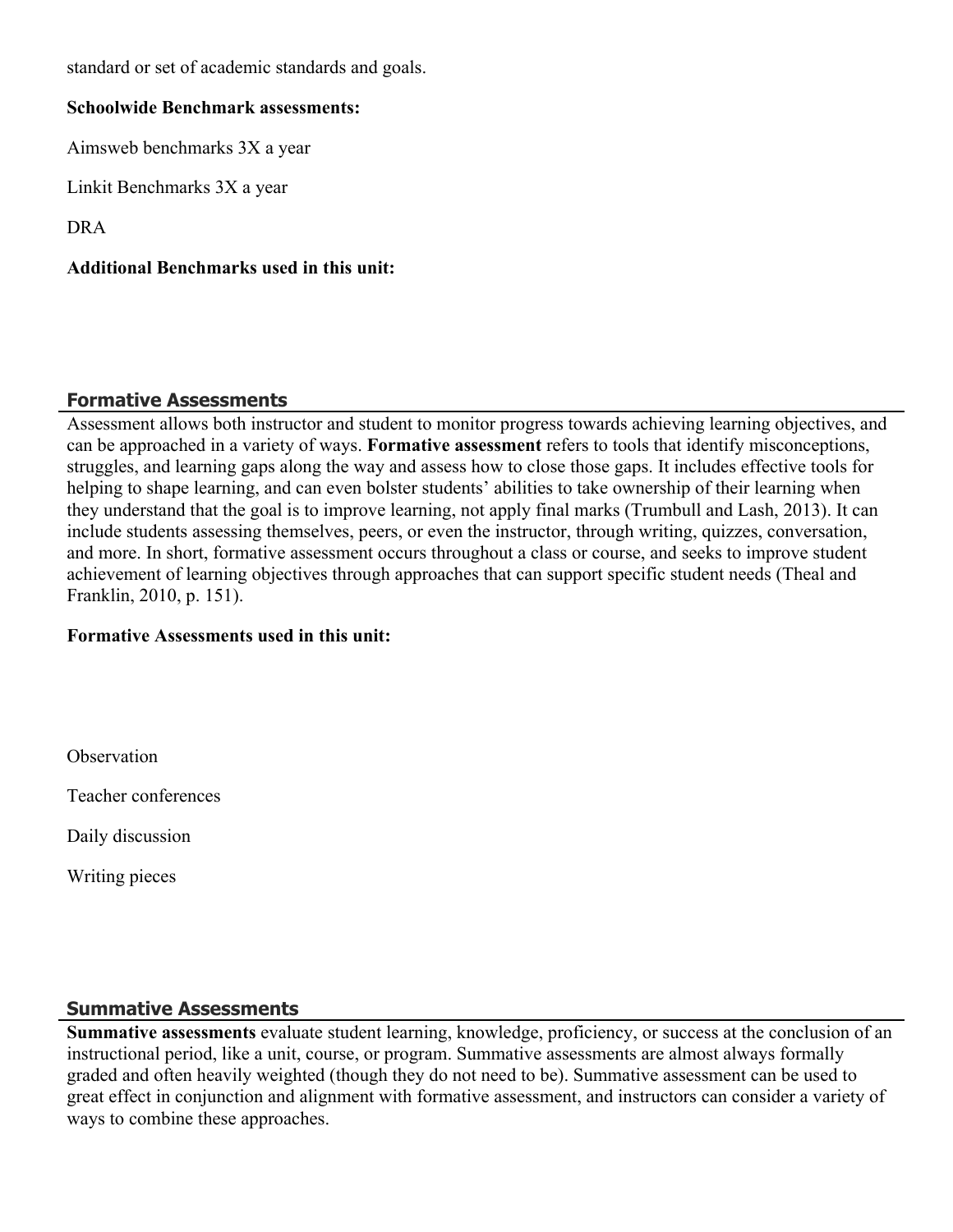#### **Summative assessments for this unit:**

Student Self-Reflection - students' published pieces and a self-reflection handout for students to complete. Rationale: Reflective practices help us learn and grow as writers. A self-reflection instrument will help students

reflect on and understand how they have evolved as writers over time.

Final writing pieces

#### **Instructional Materials**

Schoolwide, Inc. Writing Fundamentals "How Writers Work" Teacher instructional unit.

Mentor Texts The Art Lesson by Tomie dePaola Library Mouse by Daniel Kirk Taking a Bath with the Dog and Other Things that Make Me Happy by Scott Menchin This Quiet Lady by Charlotte Zolotow To Be a Kid by Maya Ajmera and John Ivanko

# **Standards**

| CCSS.ELA-Literacy.SL.K.1 | Participate in collaborative conversations with diverse partners about kindergarten topics<br>and texts with peers and adults in small and larger groups.                                                                |
|--------------------------|--------------------------------------------------------------------------------------------------------------------------------------------------------------------------------------------------------------------------|
| CCSS.ELA-Literacy.SL.K.2 | Confirm understanding of a text read aloud or information presented orally or through<br>other media by asking and answering questions about key details and requesting<br>clarification if something is not understood. |
| CCSS.ELA-Literacy.L.K.5  | With guidance and support from adults, explore word relationships and nuances in word<br>meanings.                                                                                                                       |
| CCSS.ELA-Literacy.SL.K.3 | Ask and answer questions in order to seek help, get information, or clarify something that<br>is not understood.                                                                                                         |
| CCSS.ELA-Literacy.L.K.4  | Determine or clarify the meaning of unknown and multiple-meaning words and phrases<br>based on kindergarten reading and content.                                                                                         |